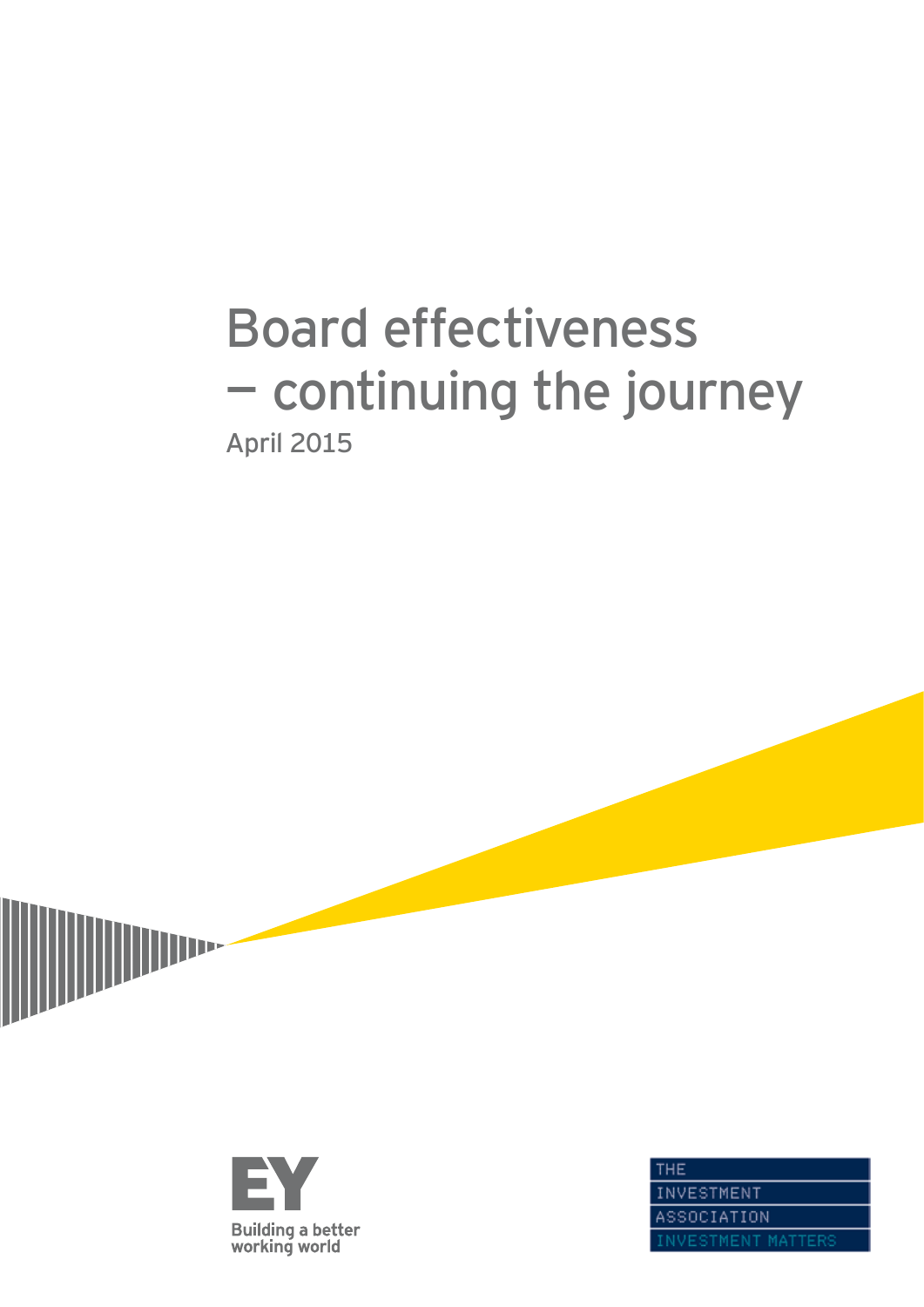# **Executive summary**

This thought leadership report is based on a series of individual meetings and roundtables held jointly by EY and The Investment Association, bringing together leading chairmen, board directors and senior investors to debate the issue of board effectiveness. The majority of the chairmen and directors we spoke to are on the boards of large, multi-national, UK-listed companies. We have written this report by drawing on the collective wisdom expressed during those discussions, supplemented by insights and perspectives from EY and The Investment Association.

In producing this report, our shared goal is to pinpoint leading practice and new ideas for improving and demonstrating board effectiveness. Our roundtables and individual discussions confirmed that there is no 'silver bullet' in this crucial area: all boards are different  $-$  indeed unique  $-$  and there is no one-size-fits-all template for an effective board. However, a number of fresh perspectives and practical ideas emerged that can support boards on their journey towards excellence, and which we want to use to provoke new thinking, discussion and better outcomes, with individual existing (and future) board members, entire boards, executive management and investors.

Two imperatives that arose consistently in our conversations were the importance of boards as a whole keeping up to speed with evolving leading practices, and of individual board members sharing their ideas and experiences. Therefore, even if you are fulfilling all of the aspects that we highlight in this report that contribute to improved board effectiveness, are you also helping others — especially newer board members — to do the same?

We addressed the topic of board effectiveness across seven themes:

- The role of the chairman
- The role of non-executive directors (NEDs)
- Progress on diversity
- Board succession and the work of the nomination committee
- The purpose and impact of board evaluations
- Information flows to the board
- The role of investors

While there is not enough room in this executive summary to capture all the recommendations and discussion points that we highlight in the remainder of the report, a number do leap off the page. These include the importance of having a robust board evaluation strategy; the need to create a strong pipeline of future boardroom talent by getting talent further down the organisation 'board-ready'; and the requirement for both chairmen and NEDs to balance their portfolio of roles, bearing in mind the possibility that a time-consuming corporate event could occur at one of their companies at any time.

Other key points include; the benefits of regularly discussing the CEO's tenure or setting the expectation at the time of appointment that the CEO's tenure is for a particular phase of the company's development or duration; the need to structure the board's information flows so they are relevant and useful, prioritising quality over quantity; and the value of involving investors in defining the board's focus areas and the attributes to be sought in new board appointments.

We want this report to stimulate and further the discussion between management, NEDs and investors so that each has a better understanding of the others' position such that over time their objectives become and remain aligned. All three need to work together to deliver effective boards and positive outcomes. We recognise that this can sometimes be challenging for boards as shareholders are not homogeneous, and may have differing views.

To provoke this discussion and positive outcomes, we have posed key questions under each theme. These are summarised below to provide you with a handy checklist.

**See inside**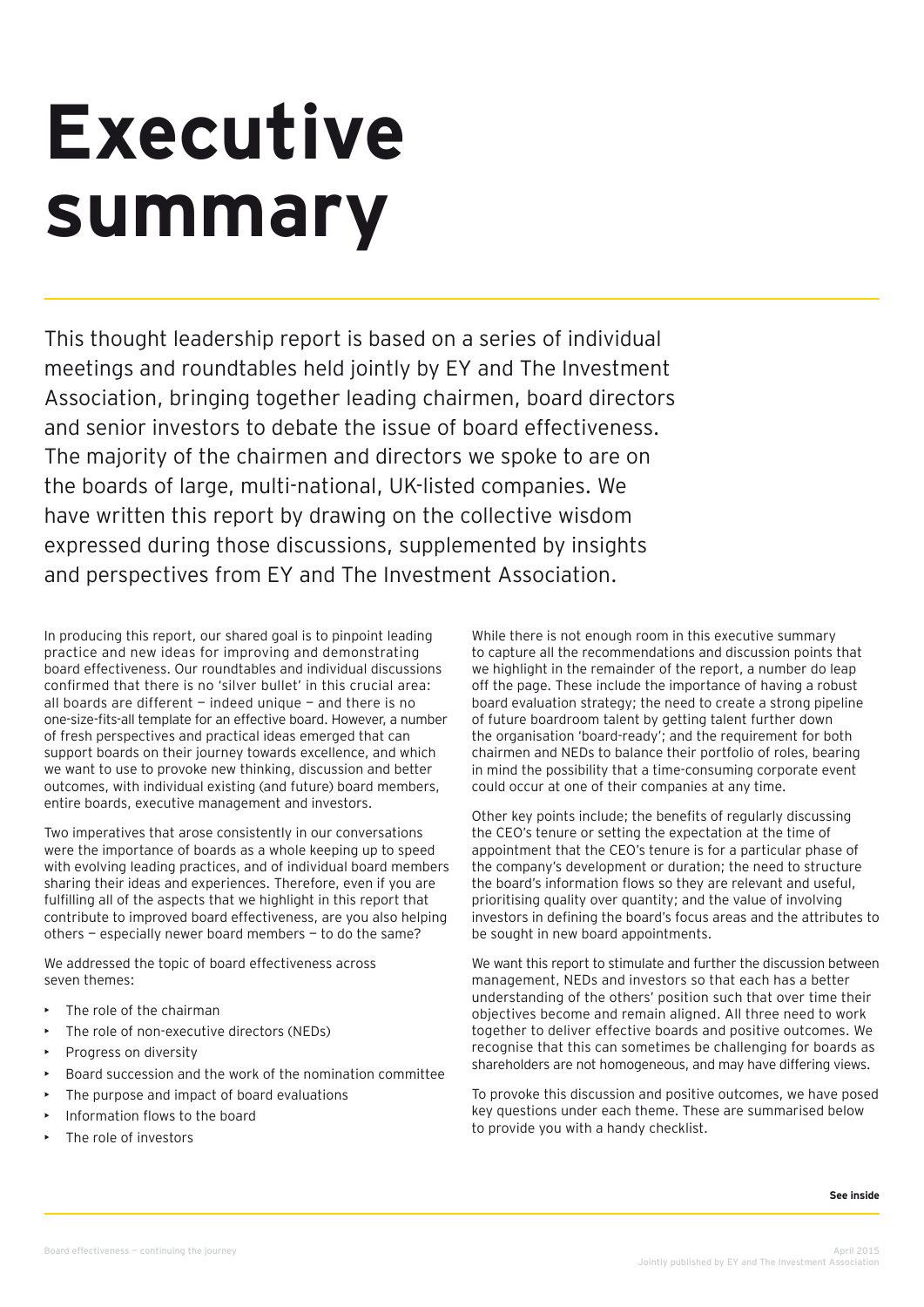# **1 The role of the chairman**

- What approaches have you brought to the role from previous experiences?
- **►** In what ways do you think the experience and approach required for the chairman's role are changing, and how are you manifesting those changes in your own chairmanship?
- What steps do you take to ensure that you extract all the potential value that exists around the table?
- What do you do in your role as chairman to ensure that all board members are properly supported and engaged?
- **►** How do you help spread best practice to other companies and directors?

# **2 The role of non-executive directors** (NEDs)

- As a NED, what do you do to ensure you will be able to balance your portfolio under circumstances where one company needs a large increase of your time?
- What factors does your board take into account when assessing prospective NEDs — do you focus on length of relevant experience, or also look at personal attributes?
- **►** How do you balance maintaining your independence with acquiring and maintaining a sound knowledge of the business?
- **►** What development and learning opportunities have you had both before and after joining the board?

# **3 Progress on board diversity**

- **►** How do you consciously encourage and foster diversity of thought and personality on your board, and consider the impact of these differences on overall board dynamics and effectiveness?
- As a board, how open are you when discussing new board appointments with investors?
- **►** Does your nomination committee ensure that candidates for NED roles are not ruled out solely due to a lack of board experience?
- As an existing member of the board, what do you do to help make new directors more effective?
- **►** What are you doing as a 'home'1 company in preparing existing talented employees to successfully secure external board positions?

## **4 Board succession and the work of the nomination committee**

- **►** Have you discussed tenure with your CEO? Would you consider doing this from the outset with a future CEO?
- **►** Have you got a clear idea of the mix of skills, experience and 'social style' your board needs? How regularly is this reviewed?
- **►** Have you identified a talent pipeline several levels below the board? What is your approach for developing it over the next few years?
- **►** How actively and extensively do you engage with investors around your succession planning? What information do you share?
- **►** How can you improve your nomination committee reporting to provide investors with comfort that succession plans are in hand?

1 'home' company refers to the company at which someone is a full time employee

# **5 The purpose and impact of board evaluations**

- **►** Do you have a well-considered strategy for the board evaluation process within a 3-year cycle, incorporating an external evaluation?
- **►** Does the board's evaluation strategy allow individual directors to provide full and frank feedback?
- What was the scope of your last external board evaluation? Did it tell you something you were not aware of? Was the scope appropriate?
- **►** Do employees below board level (but with visibility of/access to the board) provide input into your board evaluation?
- **►** How extensive and detailed are the disclosures on board evaluation in your annual report, both on the process followed and also on substance of the evaluation — including scope, focus areas, findings and actions?

# **6 Information flows to the board**

- **►** How do you ensure that as a NED you have all the information you need, presented in an appropriate manner to enable you to carry out your role?
- **►** Does the board decide on the information it needs from management to make informed long-term decisions for the company?
- **►** How have you influenced the content/length/structure of board papers over the last few years? What could be done to improve them further?
- **►** Are your board information and agendas structured so as to reflect the interests and objectives of the board?
- **►** How do you demonstrate the quality of board information and decision-making to shareholders?
- **►** What information sources (outside of board papers) do you have access to and make use of to get a holistic view of the market and industry? Are these resources provided by the company?

# **7 The role of investors in board effectiveness**

- **►** What do you see your role as being with regard to board effectiveness?
- **►** Do you think you have the right level of engagement with the Board on its effectiveness? How productive is that engagement?
- **►** Do you use conversations about succession planning to support boards in introducing new talent that will bring differing perspectives?
- **►** Do you see it as your role to support boards as well as hold them to account?
- To what extent is the information provided to investors tailored to your needs?
- **►** How do you follow up on the outcomes of board evaluations?

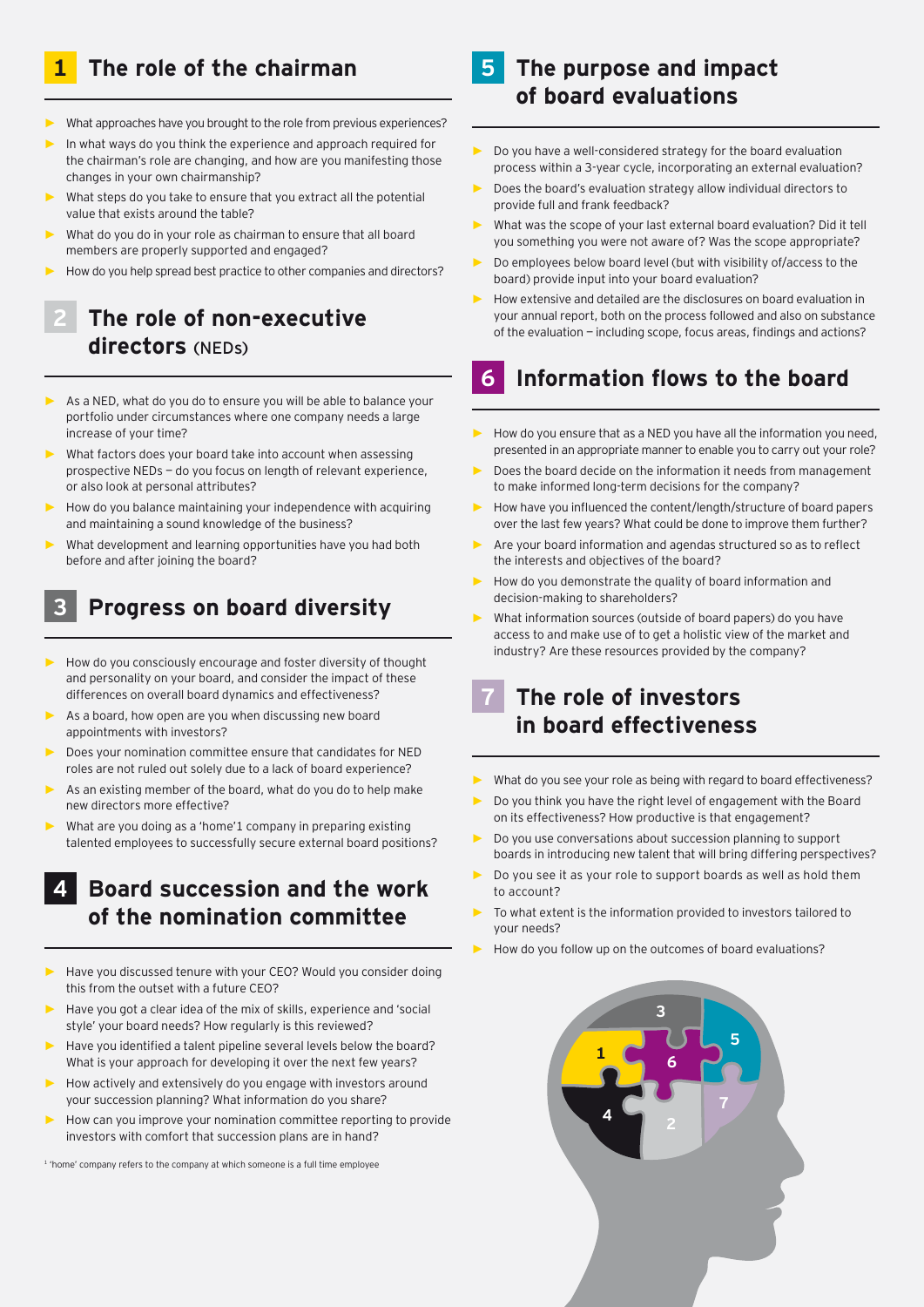# **Introduction: the context of this report**

**The future is unpredictable — and businesses are more complex than ever before. In such an environment, an effective board is pivotal to a company's long-term success and sustainability.** 

The importance of board effectiveness is rising at a time when boards are under considerable pressure, both in terms of the time and resources available internally and also from external stakeholders including governments, regulators and shareholders. However, there remains considerable debate over the factors that contribute to board effectiveness, and how boards can evaluate and direct their progress towards better decision-making and business outcomes.

Against this background, board effectiveness is a topic that has been much discussed and reported on by bodies including by the ABI. In publishing this report, EY and The Investment Association have come together to take stock of the progress made to date and help develop the conversation on board effectiveness – with a clear focus on promoting leading practice and new ideas that may contribute to further progress in the future.

We have designed this report so that each of the seven themed chapters can be read either on a standalone basis or as part of the overall report, depending on the reader's specific role and interests.

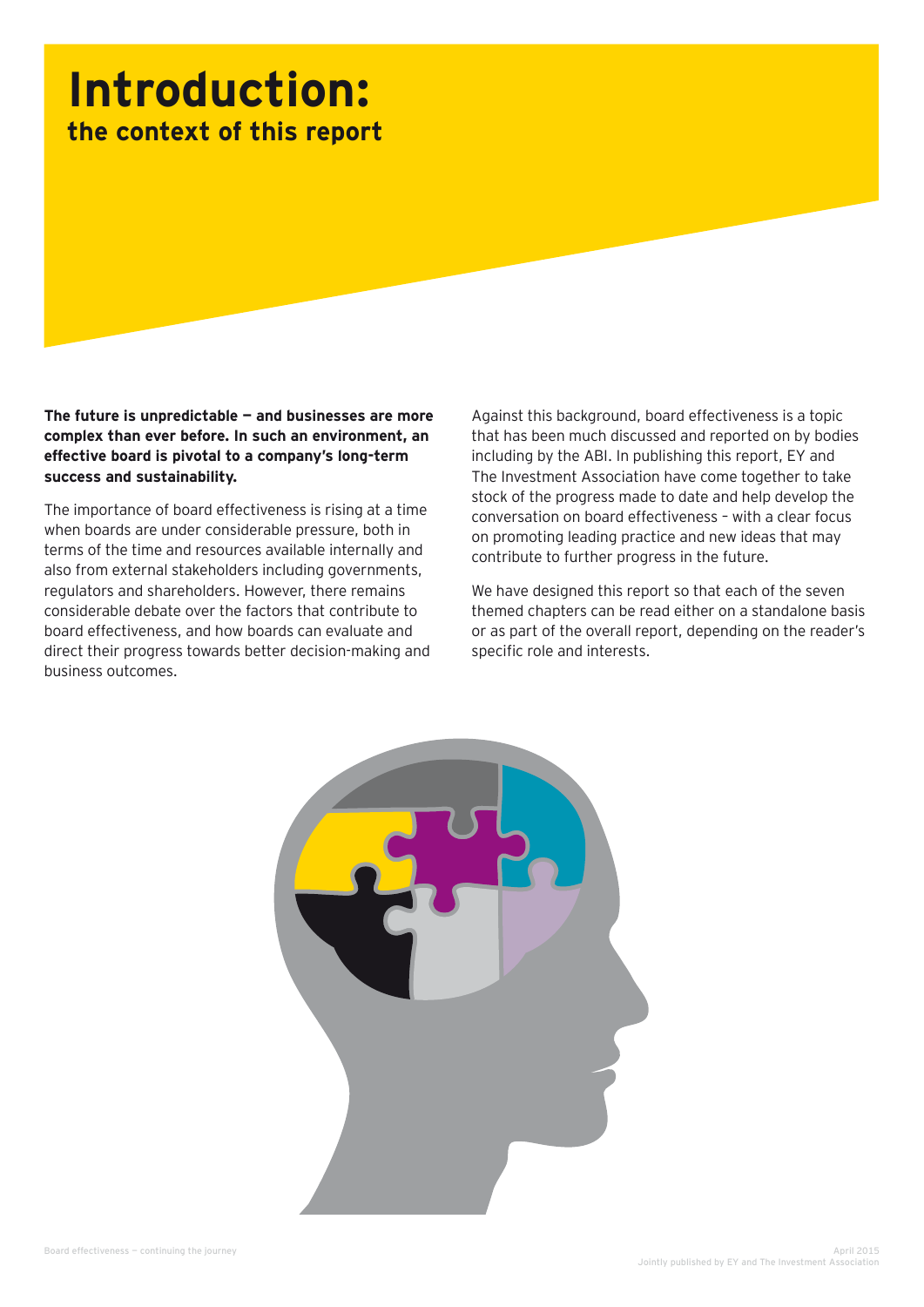# **The core role of the chairman is to lead and create the conditions for the board and its committees to be effective. As boards are changing over time, so is the role of the chairman.**

This evolution is underlined by the chairman's position as the lynchpin of many of the areas examined in this report – not least diversity, succession planning and information flows. The chairman also plays an important part in engaging with investors on corporate governance issues.

#### **Inclusive leadership**

Increased diversity may bring benefits to the board by counteracting 'groupthink' but it also means that chairmen have to work harder to bring differing viewpoints together and achieve consensus. An inclusive leader is vital to harness the benefits of diversity. There is also a greater need, at least in the short term, for the chairman to support and develop new and less experienced board members, by helping to ensure they are both aware of their responsibilities and able to contribute to discussions.

On any board, the relationship between the CEO and chairman is vital. Chairmen run the board, not the company: they are not executives and should not encroach on the role of the CEO. However, many NEDs recognise that the role of CEO can be a lonely one. So it is important for the chairman to build a good relationship with the CEO as a sounding board, adviser and confidant. It is equally vital that the chairman is both visible and accessible to the CEO, NEDs, executives and any others in the business who may need to speak to him or her. For this reason, many chairmen like to have an office at the business to facilitate this.

#### **Contributing to the selection of board members**

Using their personal and professional experience and insights, chairmen play a key role in searching for and appointing new board members. For example, talking candidates through reallife situations and 'what-if' scenarios can be more valuable in determining if someone is right for a role on the board than simply 'playing the CV tape'. When appropriate, the chairman should also involve investors in the process to ensure a smooth appointment. This can be handled by allowing investors to suggest skills or personality types for the selection matrix (see theme 4 on succession planning) or even individual directors for the role. It is increasingly common practice for the company's largest shareholders to see the shortlist of candidates prior to a decision and announcement being made, especially when a new CEO or chairman is being appointed.

#### **Structuring and leading discussions**

The chairman should lead in making a company more transparent by setting the tone and culture of the boardroom. The board delivers the greatest value through open and frank debate – so the chairman should both manage and encourage this, and ensure there is the right degree of challenge and questioning from the board. We continue to hear that boards need to be taken through the journey of key decisions, and this may mean that many decisions or projects are taken to the board numerous times, in order to ensure that the NEDs' opinions are sought throughout the process. Boards will no longer rubber-stamp executive proposals, so the chairman has to do a lot to make sure that the board members are fully engaged before being asked to make a decision. He or she also plays a vital role in setting the agenda for board meetings and making sure this agenda is aligned to the strategic objectives.

#### **Managing time and 'bandwidth' across multiple roles**

Particularly when they have multiple roles and other commitments, chairmen need to continually assess their own availability in light of the likely needs of the companies they serve. For example, they may have a portfolio of chairman and NED roles that appears perfectly manageable in 'normal' times. But is the same workload still feasible if, say, a CEO departs unexpectedly?

#### **The role of the chairman: some key questions to ask**

- **►** What approaches have you brought to the role from previous experiences?
- **►** In what ways do you think the experience and approach required for the chairman's role are changing, and how are you manifesting those changes in your own chairmanship?
- **►** What steps do you take to ensure that you extract all the potential value that exists around the table?
- **►** What do you do in your role as chairman to ensure that all board members are properly supported and engaged?
- **►** How do you help spread best practice to other companies and directors?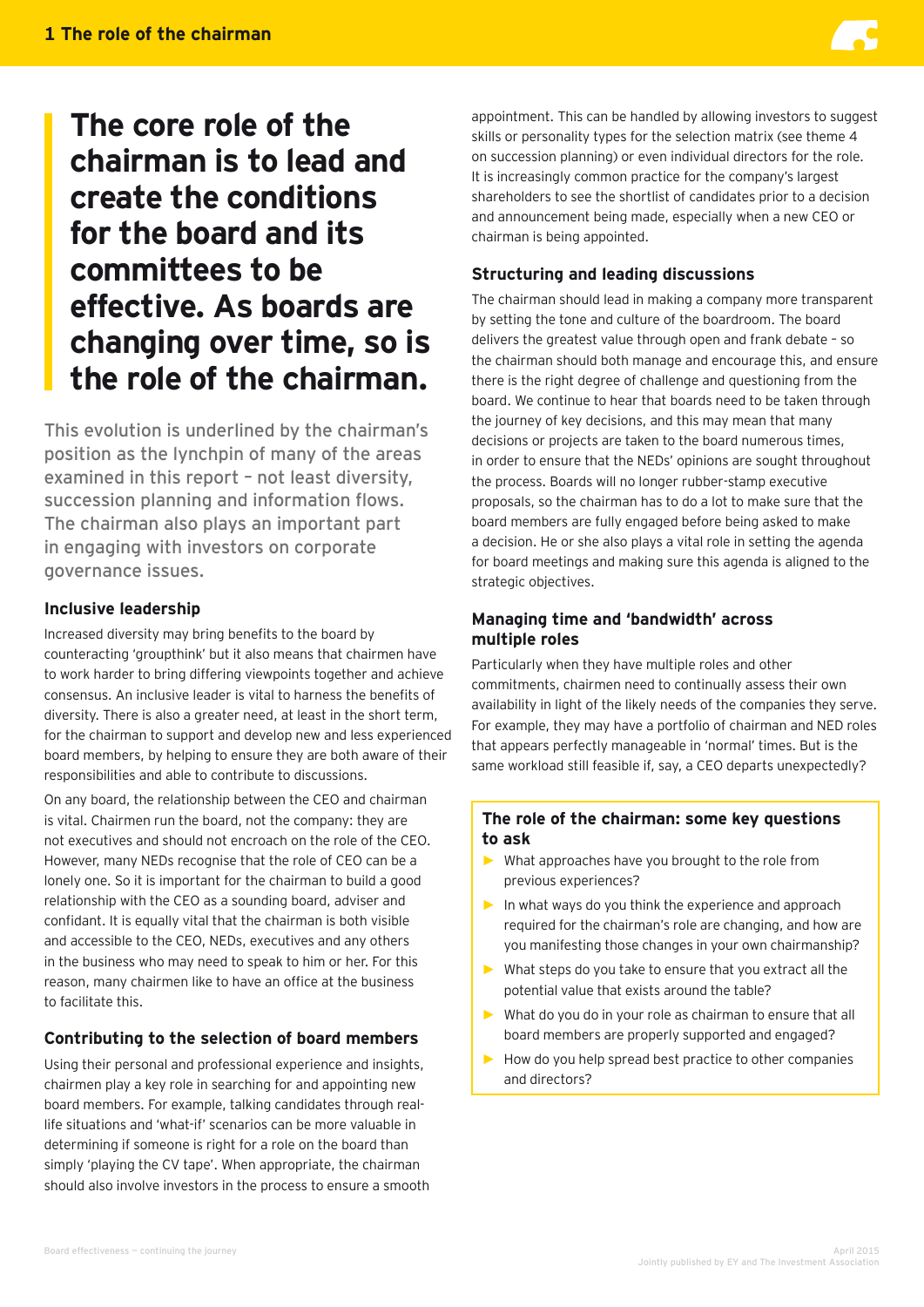# **The UK Corporate Governance Code (the Code) states that the role of NEDs is to constructively challenge and help develop proposals on strategy.1**

This means NEDs play a crucial role in sustaining and improving board effectiveness, both by challenging executives and holding them to account, and also by using their own skills and experience to set the strategy. Some CEOs also use NEDs as a sounding board to test ideas, either in their area of expertise or of a general business nature.

Over the past decade the role, responsibilities and accountability of NEDs have all expanded significantly. This trend has led both to an increased time commitment on the part of NEDs and also a greater professionalisation of those taking on NED roles. In recent years, we have seen some directors move from executive positions at an earlier age to take up a portfolio of NED positions, resulting in a new style of NEDs who are younger and more tech-savvy than their predecessors. These NEDs' facility with technology means they may need less support from the company. At the same time, advancing technology also means it is easier for NEDs to communicate directly with each other, and discuss issues or concerns away from board meetings. This is helping to increase NEDs' overall understanding of the issues, in turn leading to improved board effectiveness. However, this could also have the counter-effect which needs to be managed – the cohesiveness of the board could be undermined by a lot of side conversations.

#### **The growing pressures on NEDs**

The pressure on NEDs is increasing, a development that is prompting questions about how much they can take on and what support and training they need to fulfil the role effectively. NED roles have become more time-consuming as the complexity of companies and the expectations of stakeholders have increased. In some industries e.g. financial services, major regulatory changes and greater media scrutiny have had a particular impact. Committee work, especially on the remuneration committee, has also become much more time-consuming.

In some cases, corporate failures have shone a spotlight on individual NEDs, and they are increasingly taking on more personal reputational risk. At the same time, events such as re-election processes and votes on remuneration are offering investors new ways to show dissatisfaction with boards.

#### **Are NEDs taking on too much?**

Time is clearly an issue: a NED role that may be notionally a 40-day commitment may take 80 or 85 days to fulfil at certain times. One NED we spoke to said she doubles the stated time commitment for the first year, because getting up to speed can be so time-consuming. While we do not advocate a formal cap on the number of NED roles an individual can hold at any one time, it is clear that their effectiveness can be impaired if an individual takes on too much.

Organisations require different commitments at different times. As with the role of the chairman, a portfolio of NED roles that is manageable on a business-as-usual basis may become too much if a major transaction or sudden corporate event occurs in one or more of the companies. It is essential that NEDs consider how they will fulfil their commitments if one or more of the companies require a greater time commitment.

Due to the complexity and importance of their role, NEDs need to be given appropriate training. Some NEDs feel alone when it comes to this. It is essential that companies provide appropriate training for their NEDs in order to help them be effective, whether sector-specific training or training on independence of thought. NEDs should also be able to ask for training if they feel they need more.

"I double the stated time commitment for a new NED role; it takes significantly longer in the first year."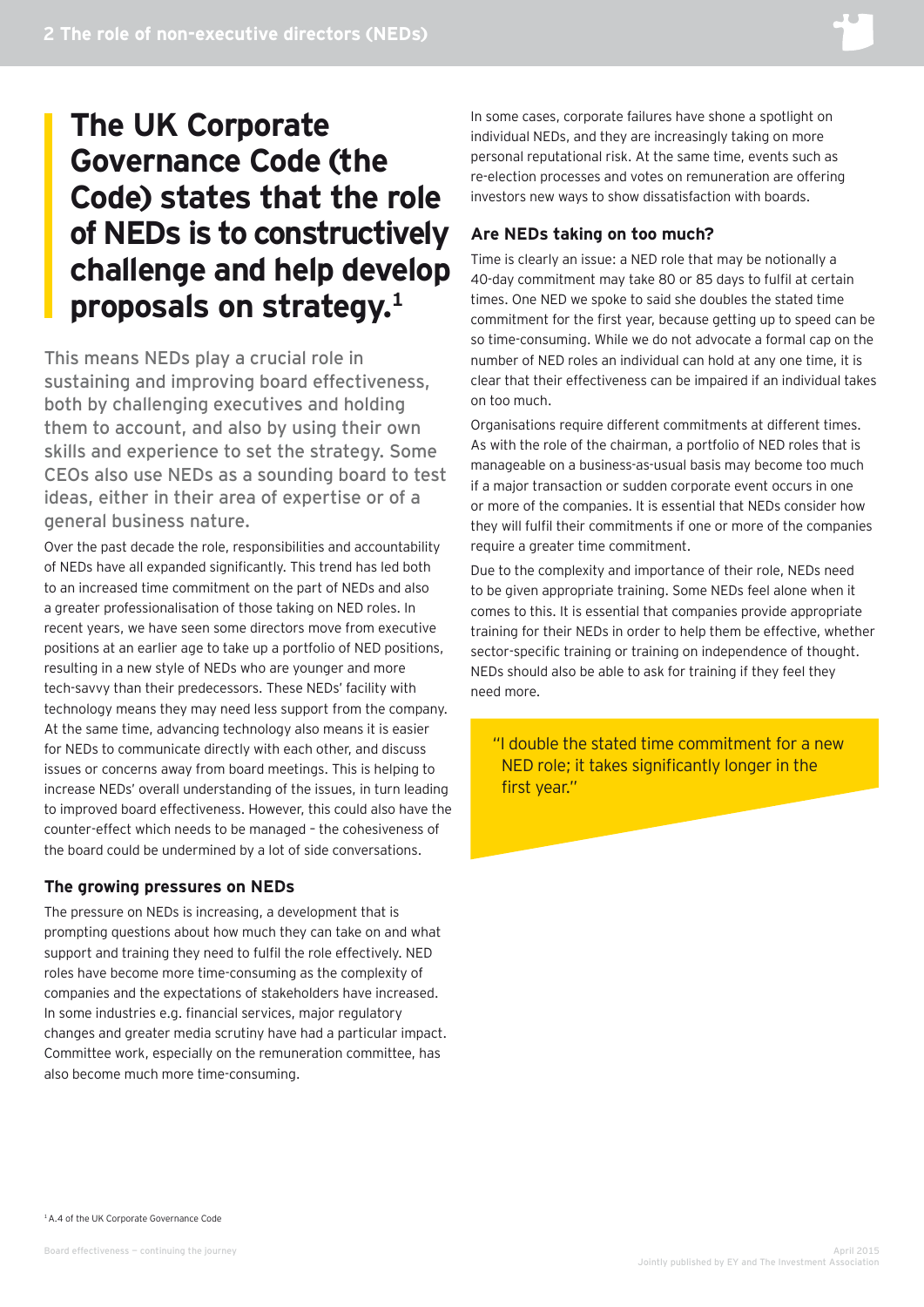"Being a NED is very different from being an executive. You gain respect through being thoughtful, listening and building interventions over time – which can be almost the opposite from being an executive."

#### **What makes a good NED?**

To a large extent, the factors that differentiate a 'good' NED depend on what each individual NED brings to the business. However, to maximise the contribution from each NED, it is vital to have a balanced board that is diverse in many dimensions. NEDs with direct industry or sector experience tend to be highly valued, but there is also a need for people with experience in different sectors to ask the 'stupid' questions and suggest different approaches. Even where NEDs share a sector background, careful attention must be paid to the skills of those who make it to the board: are enough people with an operational background coming through, for example?

During our discussions we heard that it is beneficial for NEDs to take on different roles on a board. This seems to be happening organically, with – for example – those with IT skills tending to gravitate towards overseeing IT projects. Some may spend more time in the business while others remain at arm's length. While detailed knowledge of the business is valuable, it is important that NEDs do not lose sight of their governance role and effectively become executives. It is also important that NEDs who have come from functional backgrounds such as HR or finance are able to contribute to board discussions across all areas, and not just within their area of expertise. These issues are becoming more acute as the pressure for more diverse boards results in less experienced NEDs taking on board roles for the first time. It is vital that NEDs are not only objective and independent, but also that they understand enough about the business and its context to make good decisions. Traditional concepts need to be challenged – it is important that NEDs spend the time they need to understand an issue or decision. Investors we have spoken to understand the growing time commitment required by NEDs and consider that an increased time commitment does not necessarily impact on independence.

"We have people who are desperate to help with our new financial system: we have to tell them they've got to retain their governance role."

#### **Creating effective NEDs**

While inexperienced NEDs can become effective very quickly under a good chairman, the board can be a strange and intimidating place for a novice. NEDs need a combination of training, mentoring and exposure to the board, and this is a process that should take place over years rather than months.

Particularly important is the need for first-time NEDs to adapt when they transition from an executive role. As an executive it is important to be authoritative and to lead the company and debate on particular issues. As a NED the focus shifts from authority to influencing i.e. shaping the debate, being thoughtful, listening and progressively building their contribution to the discussion with a number of interventions. Informal exposure to board meetings and mentoring from board members can help this transition from authority to influence.

It is very important for NEDs to get 'out and about' in the organisation, primarily to gain a better understanding of the business and how it works. This in turn enables them to make more informed decisions around the boardroom table. Another useful activity is for NEDs to debate and discuss issues with managers outside the senior team: this helps them both to 'set the tone' for how business is conducted, and also to gauge whether the tone the board has set has become embedded throughout the business. They may also want to conduct site visits and 'mystery shopper' exercises to understand a customer's experience of interacting with the business.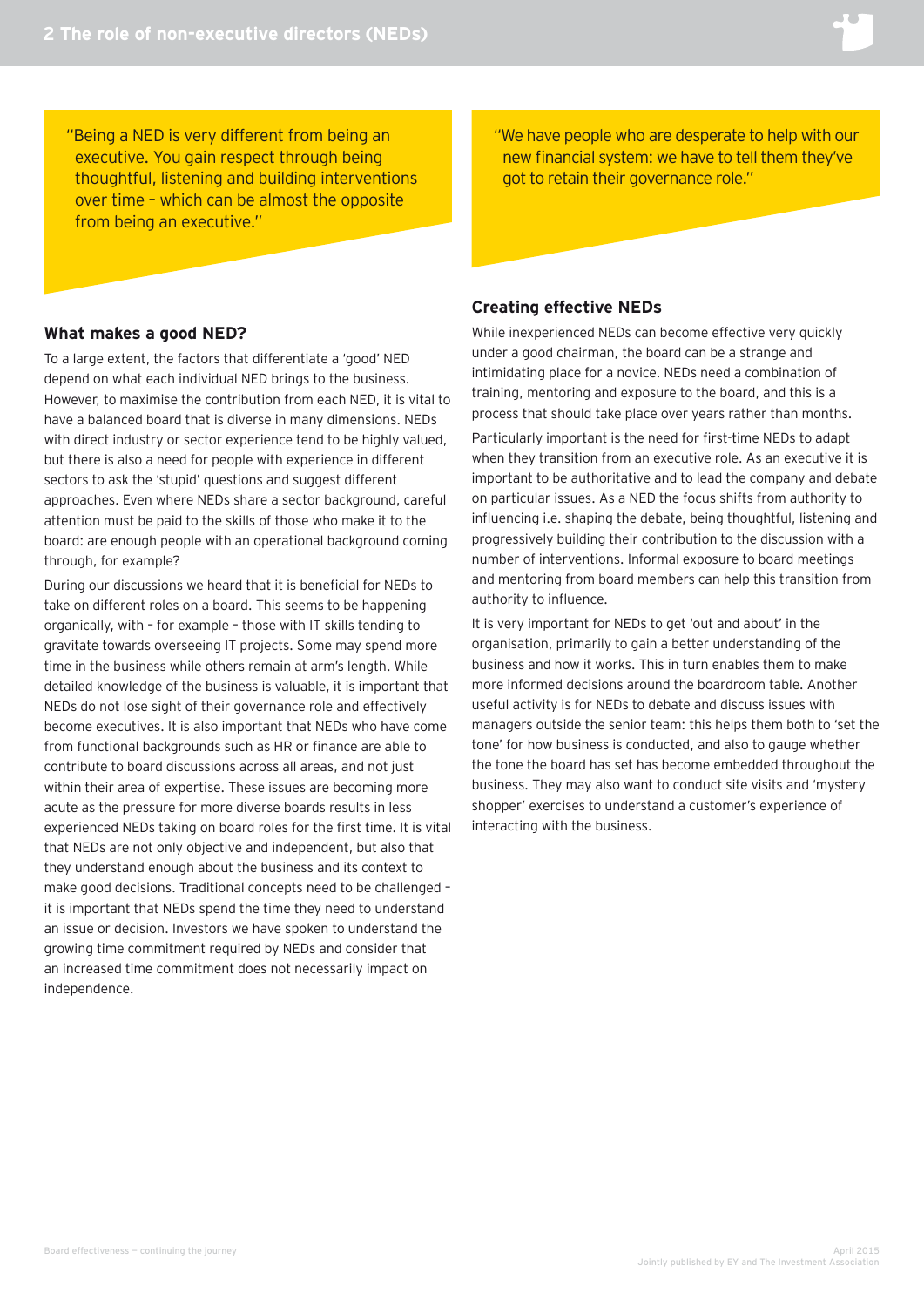#### **Maintaining independence**

All NEDs need to strike a fine balance between independence, knowledge, experience and objectivity. The Code states that the board should determine whether a director is independent in character and judgement and whether there are relationships or circumstances which are likely to affect, or could appear to affect, the director's judgement<sup>2</sup>. Having served on the board for nine years from their first election is one of those circumstances. With this in mind, it can be beneficial to train board members in scepticism – a staple in the audit profession – as well as objectivity. This training should occur alongside testing for diversity of thought and 'social style'. All of these activities raise a number of questions: what criteria are boards using when they recruit NEDs? Are they taking into account personal qualities such as judgment, or simply looking at the number of years of relevant experience? Are they taking into account how the 'social styles' of board members – to-be will align with the approaches of existing board members as well as the impact on the overall group dynamic? While NEDs play an important role in challenging management, taken too far this can lead to a split between NEDs and executives. These dynamics raise a conundrum concerning NED remuneration: if NEDs are financially dependent on the income from their role, this may lead to them being unwilling to resign in protest. However, if only financially independent people become NEDs, this will once again reduce board diversity. Similar considerations apply to personal risk – if the reputational downside of a NED role is too great and the ability to mitigate that risk too limited, the very people you want on a board may rule themselves out of contention. Given the increase in time commitment and responsibilities, shareholders want to ensure that NEDs are fairly remunerated.

As noted above, a nine year tenure is one circumstance which requires the board to consider the independence of the director. Therefore, nine years has been the accepted term for a NED. Throughout our conversations, some NEDs felt there was a new consensus emerging for terms of six years. This is the point at which some NEDs believe they need to consider if they are still effective in the role. This would enable the board to be refreshed more regularly. However, a NED in a particularly complex company may feel that nine years is a more suitable term, due to the length of time required to understand the business.

#### **The board working as a team**

Despite the diversity of perspective, it is very important that the directors work as a team – this is the responsibility of the entire board. Team spirit and cohesiveness will only emerge if people spend time together developing personal relationships in informal settings such as board dinners. If directors adopt too many roles or are too geographically spread it can limit the ability to build that spirit as individual directors have to rush off to other commitments or fly in and out specifically for board meetings.

#### **The role of NEDs: some key questions to ask**

- **►** As a NED, what do you do to ensure you will be able to balance your portfolio under circumstances where one company needs a large increase of your time?
- **►** What factors does your board take into account when assessing prospective NEDs – do you focus on length of relevant experience, or also look at personal attributes?
- **►** How do you balance maintaining your independence with acquiring and maintaining a sound knowledge of the business?
- **►** What development and learning opportunities have you had both before and after joining the board?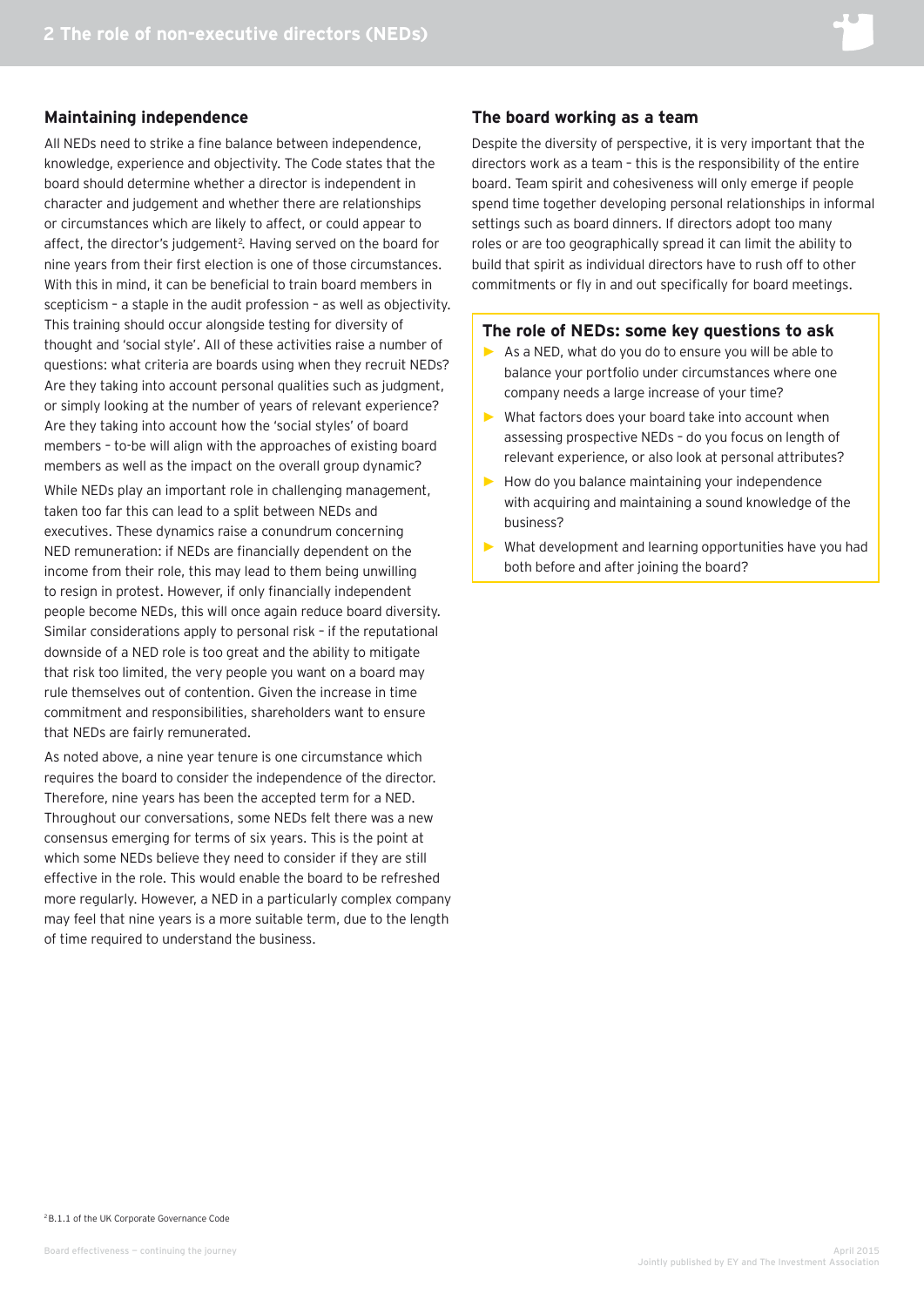

**The pressure on boards to be more diverse**

# **Boards are under increasing political and shareholder pressure to increase their diversity so as to more accurately reflect their organisation, customer base and wider society.**

In 2009 Lord Davies set a target for FTSE 350 boards to aim for 25% female board membership by 2015. There have also been investor and corporate initiatives to improve gender diversity such as the 30% Club. Solid progress has been made towards this target, especially by FTSE 100 companies.

In our view, board diversity in its broadest sense is an essential driver of board effectiveness. The most important objective for any effort to increase diversity should be to have a diversity of perspectives on the board – and broadening the representation in terms of gender and ethnicity are two clear ways of achieving this. A board that is diverse in its composition is more likely to make better decisions and avoid the tendency to engage in 'groupthink'. Not only do board members with different perspectives challenge the status quo, but they can also introduce multiple views on the risks, consequences and possible implications of any board decision.

Given the complexity of today's businesses, it is important that the board is able to draw on a wide range of experiences to understand opportunities and anticipate challenges. In addition, a diverse board enables the company to anticipate events more accurately and holistically, and take better account of the views of key stakeholders, including employees and shareholders. In short, board diversity is integral to building a successful long-term business.

While boards have by and large responded positively to the target of 25% female representation, three questions arise:

- **►** How does diversity contribute positively to board effectiveness, and how can this be measured?
- **►** Is the quest for more diverse membership undermining board effectiveness by forcing companies to recruit less experienced candidates?
- **►** What responsibility does the 'home' company the business at which someone is a full-time employee – have to get potential candidates 'board-ready'?

We'll now look at each of these questions in turn.

"We did a Myers Briggs [psychometric profiling exercise] – and, my God, we were all the same."

#### **The benefits of boardroom diversity**

Now that gender diversity is more common, board members with experience of it assert that it brings positive influences, especially in terms of its impact on the atmosphere in the boardroom. Many chairmen have told us that they initially appointed female NEDs to the board in order to comply with the Davies Review, but that the appointments have brought significant benefits. They point particularly to an improvement in the quality of discussions on specific issues, an enhanced ability to consider issues from different perspectives, and more openness to asking probing or searching questions to get to the heart of an issue. Experience shows that women on a board often take a more inquisitive approach, which in turn can empower the male members of the board to do the same – thus increasing the board's overall effectiveness.

The number of women on a board can have a big impact on the overall dynamics. While one woman on a board will make a difference, the presence of two or three women seems to disproportionately multiply the effect. We would encourage companies to target 30% female representation – a level of representation that could help to change the culture and dynamic of the board, and that enables some female NEDs to feel more comfortable.

As we highlighted above, the greatest benefit of diversity is the avoidance of 'groupthink' – the unconscious and often unquestioned sharing of common assumptions among a group of people who have similar backgrounds, upbringing and values.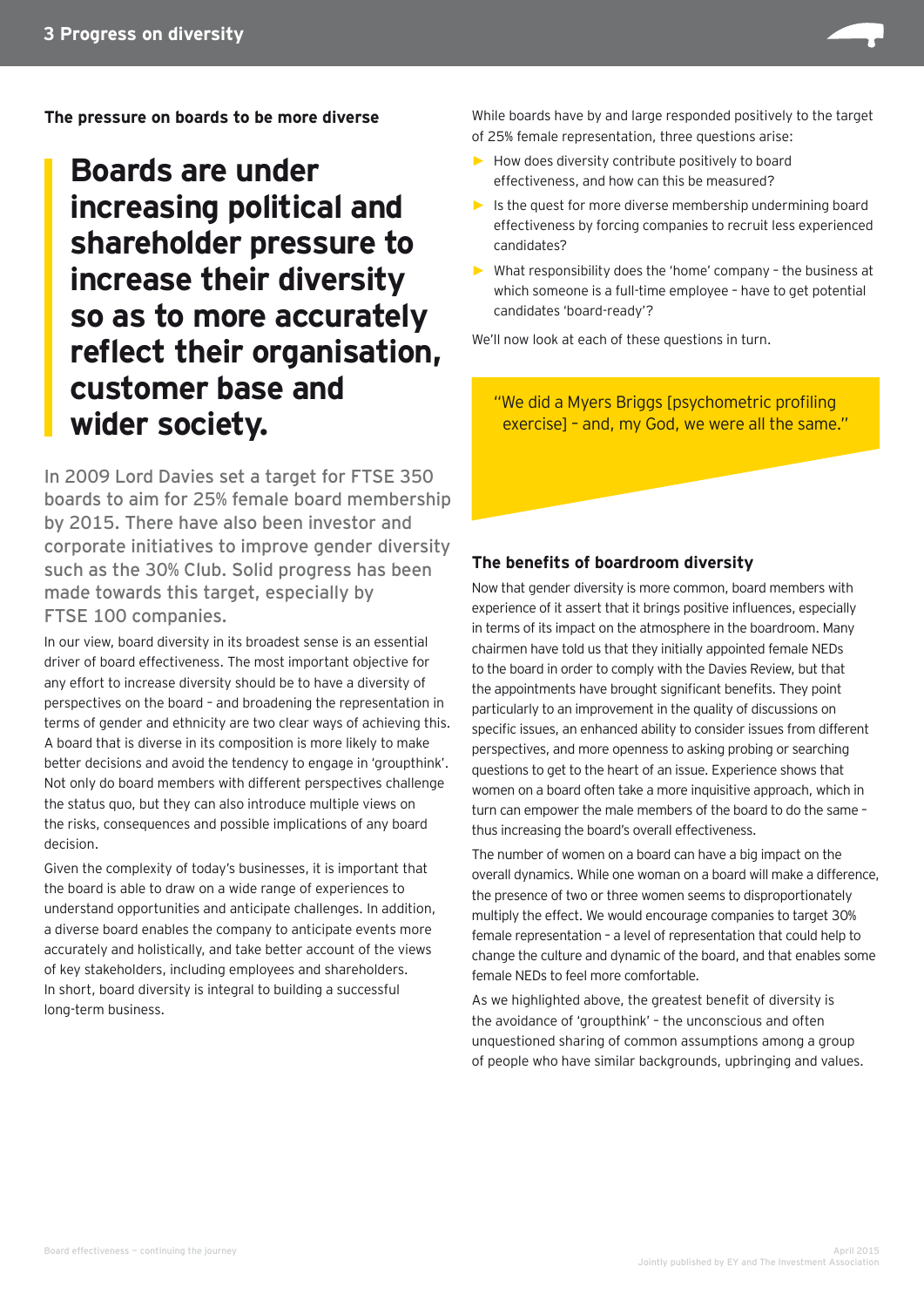

That said, boards should not assume that simply hitting diversity targets 'on paper' will ensure they achieve the diversity of thought and perspective that lead to better business outcomes. They should be taking steps to measure their diversity of thought and 'social style' as well. Also, there are limits as to how diverse a board can become: some boards of multinational companies are already larger than optimal because of the need for wide geographical representation. More generally, there are legitimate questions about how a board can make itself more diverse beyond gender – but it is important that requirements around this do not become too prescriptive to the detriment of board effectiveness.

"The atmosphere round the boardroom table [once women joined] was completely different… from that moment we started having proper debates. It changed the dynamic and the willingness of the executives to listen to the non-executives."

#### **Perceived risks of diversity**

Directors have told us that they found the 'first wave' of gender diversity relatively easy: it was not hard to find strong female candidates who had appropriate experience and skills, and who were happy to be recruited. However, some commentators are concerned that the pipeline of 'board-ready' female talent is not strong enough, especially as the number of female executive directors is still relatively low. Therefore the second and third waves of recruitment may be harder and the result could be that smaller boards are left with too high a proportion of inexperienced directors.

The risks around inexperience can be overstated – and some relatively inexperienced directors have become effective quickly, particularly under the guidance of a good chairman. Also, as boards become more diverse, the role of the chairman becomes

more important – inclusive leadership is key to harnessing the benefits of diversity.

Being a new director on a board can be an intimidating experience, and there is a danger that new directors appointed from functional roles – such as IT and HR – may find themselves 'pigeonholed' and struggling to contribute to more general commercial discussions. To manage these risks, chairmen need to be ever more adept in being inclusive and extracting the most value from individual members, and in bringing the board together as a group.

Recruitment consultants – or 'headhunters' – have supported progress towards greater board diversity by recommending more diverse candidates to chairmen. However, it is unusual for them to push a chairman towards greater diversity if this is not their desired direction. Headhunters could still do more to understand new talent, for example by looking for more personal qualities beyond board experience, but this requires both investors and chairmen to be more open-minded. There are some chairmen who believe that they have a role in developing directors, with one chairman suggesting that one seat on the board should be a 'development seat' in which they seek to appoint an inexperienced director, who over time they will seek to mentor and develop.

Overall, it was clear from our discussions with directors and investors that boards' priority must remain recruiting the right candidate – and that the weighting ascribed to board-level experience is one factor in assessing the diversity of perspective on the board. Some chairmen are personally committed to, and indeed passionate about, increasing diversity, and have invested significant time in developing and promoting women.

"People talk about the numbers and the recruitment process changing, but not about what the benefits are in the outcomes of decisions: there's not enough analysis of whether the business decision is better."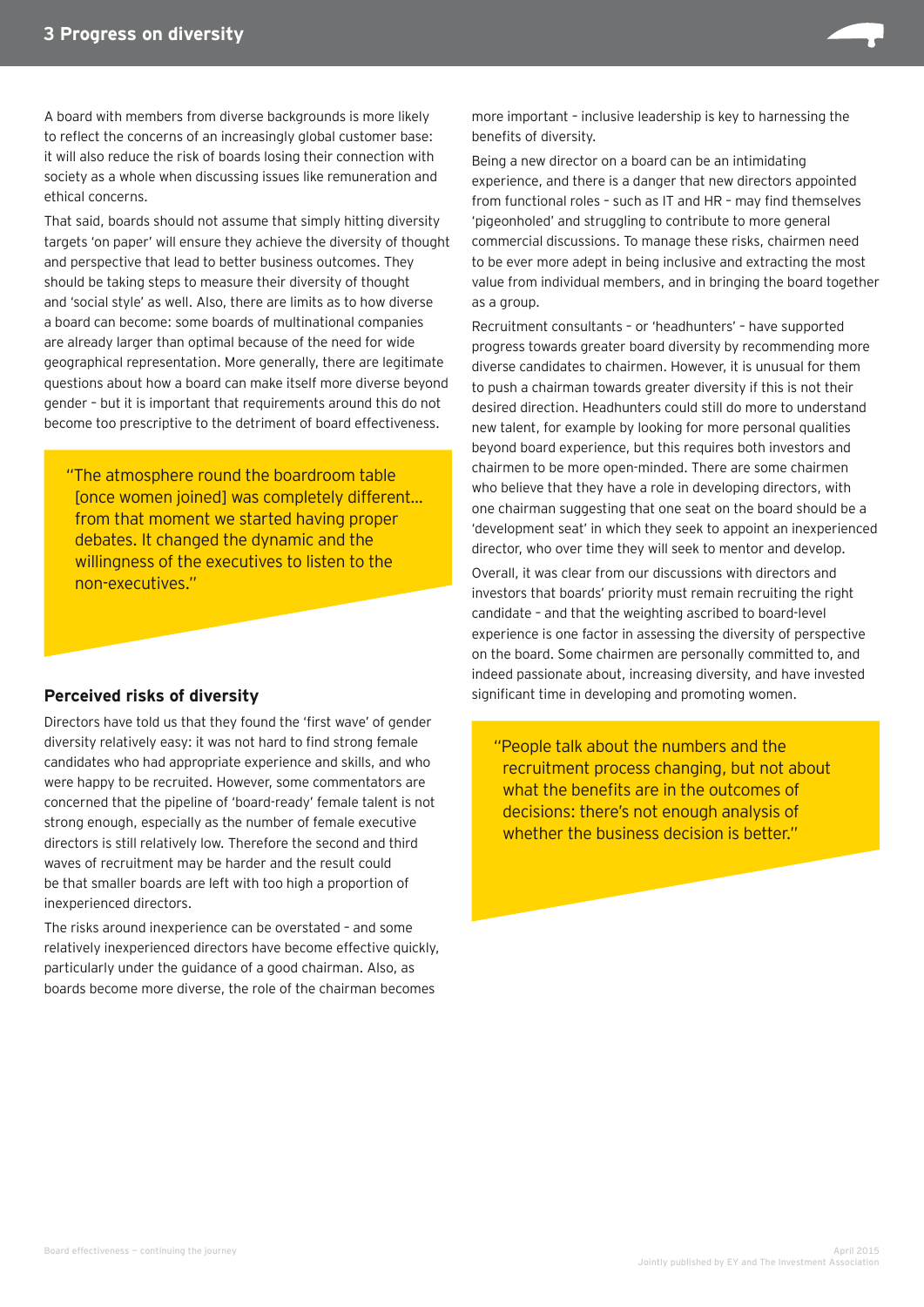"How do you learn to operate in a plc environment, whether you're a man or a woman? If you can't get your point across in the boardroom, you're no good at all."

#### **Getting inexperienced candidates 'board-ready'**

The participants in our discussions felt that the 'home'3 company has a responsibility to prepare potential candidates for board roles. From their experience, participants said that newly appointed NEDs are more likely to stay in their executive role if they have a stretching NED role to challenge them alongside it. Being a NED elsewhere can provide development opportunities for the individual, which can benefit both the 'home' company and the individual. For the board on which the individual serves as a NED, having serving executives among its members brings a current business perspective to the discussions. Conversely, the individual can also take lessons from their NED role back to their 'home' company.

Attending some board or board committee meetings will help with the transition from executive to NED, and build a better understanding of how a board works in practice. Leading companies already provide these opportunities for their executive committee. Companies can also help prepare those in the pipeline below executive level by supporting them in taking up board positions on charities and NHS trusts, for example. In the listed sector, it has been suggested that investment trusts are a way to gain exposure to boards. There are also a host of external events and mentoring programmes that individuals can use to smooth the path to the boardroom.

#### **Diversity: some key questions to ask**

- **►** Does your nomination committee ensure that candidates for NED roles are not ruled out solely due to a lack of board experience?
- **►** As an existing member of the board, what do you do to help make new directors more effective?
- **►** As a board, how open are you when discussing new board appointments with investors? Do you use these conversations to help introduce new talent and bring new viewpoints that can benefit the board?
- **►** What are you doing as a 'home' company in preparing existing talented employees to successfully secure external board positions?
- **►** How do you consciously encourage and foster diversity of thought and personality on your board, and consider the impact of these differences on the group dynamics and overall board effectiveness?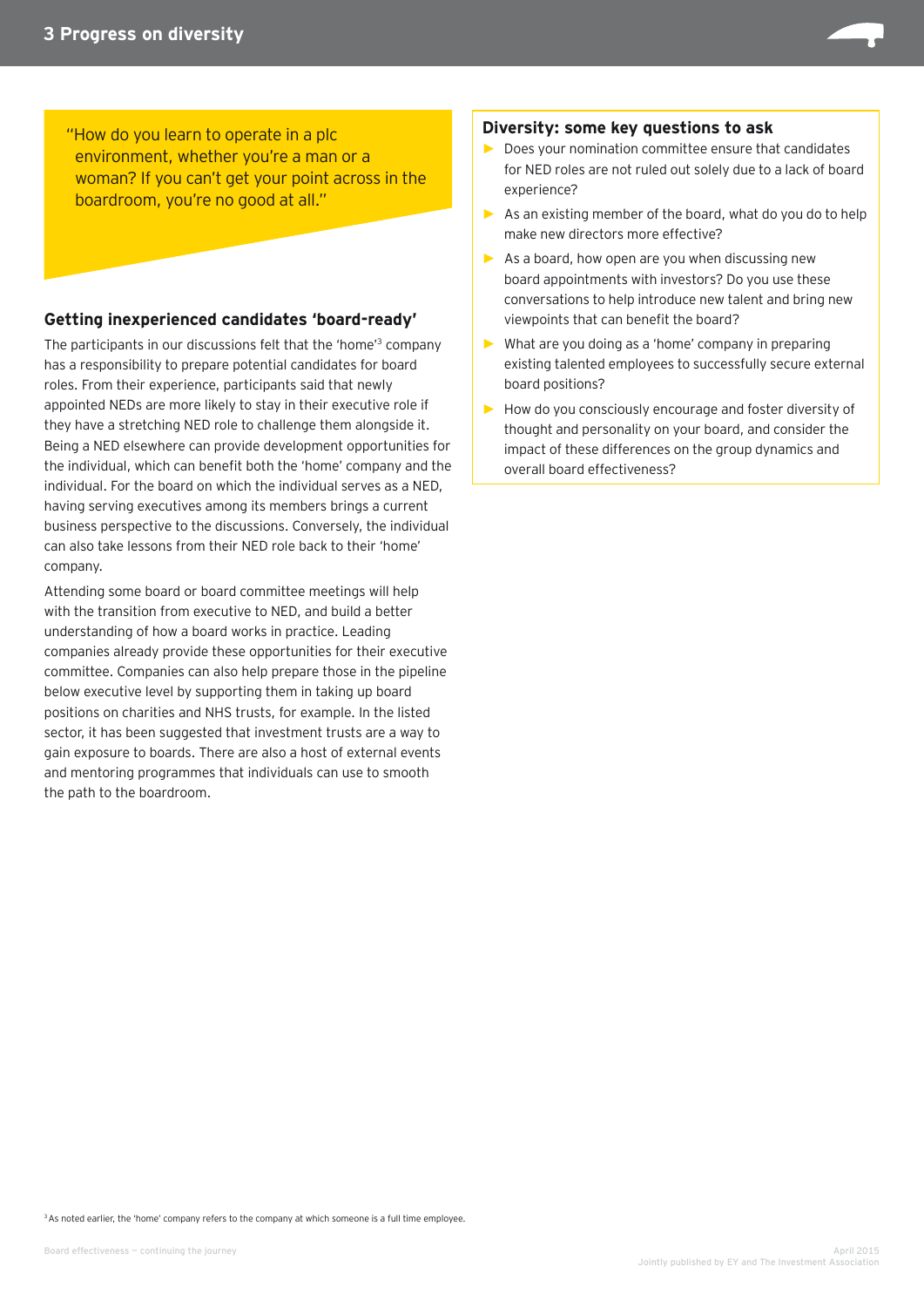

# **Board composition is fundamental to board effectiveness. Having the right skills and balance on the board is essential to asking the right questions and making good decisions.**

To gain these qualities, boards need to take a long-term view, both in terms of developing internal candidates and also maintaining awareness of external candidates. Succession planning remains difficult, especially when it comes to the post of CEO.

#### **Moving towards the ideal board**

The succession planning process benefits greatly if the board has a clear understanding of what an 'ideal board' might look like. This enables potential candidates to be assessed on the basis of whether they would move the board closer to that ideal.

"Succession planning is part skill and part luck."

Some boards have developed a 'matrix approach' that breaks down the board's composition by factors such as gender, skills, and geography, mapped against the time when current board members will rotate off. This matrix is then used to inform a search for potential candidates up to three years prior to their appointment. It is important that boards keep themselves refreshed with at least one new appointment every few years.

The make-up of the 'ideal board' may also change over time as the needs of the business change. For example, if a company expands into a new region, it may want to bring someone onto the board who has familiarity with working in that geography. Alternatively, if a company is acquisitive, it may want someone who has experience in acquiring and integrating businesses.

"We have a matrix for rolling people on and rolling people off the board, based on the composition of different kinds of skills, geography and gender. We start to eye people up for three years before they join."

Aside succession planning in the normal course of events, there may be situations where there is a need for a more radical refreshment of the board, particularly where there are concerns with board effectiveness or dynamic. This is often characterised by a significant number of directors changing simultaneously.

#### **Creating the future talent pipeline**

In recent years, demands on boards and the increased focus on diversity has led to a greater emphasis on developing internal candidates. This should not simply be a matter of picking people whose next move might be a board post. Instead the development of these individuals to be 'board-ready' should begin much earlier in their careers – possibly even at 'board minus 3 level' – something that the best companies are already doing to a large extent.

Investors are increasingly interested in what talent exists several levels below board level. As we highlighted in the discussion on 'home' companies in the chapter on diversity, companies can play a role in developing this talent by supporting these individuals in taking NED roles on charities and NHS trusts. Companies should also consider preparing talent to take up NED roles within other companies as well as an executive committee role internally.

These preparations will generally involve a mixture of rotating prospective candidates around the business combined with direct mentoring from – and exposure to – the board, such as attending board or board committee meetings. As well as informing the board's discussions, this also gives the board a better sense of what talent exists below management level and there is benefit to be gained by the board from the perspectives of younger employees.

Internal candidates are often preferable for CEO and CFO positions, as they may be better able to maintain the momentum of the business and the handover can be smoother. While the creation of an internal leadership 'pipeline' is important, there can be challenges in keeping everyone content. It is also hard to predict whether the board's need in, say, five years' time, will be for an internal candidate or someone with an external perspective.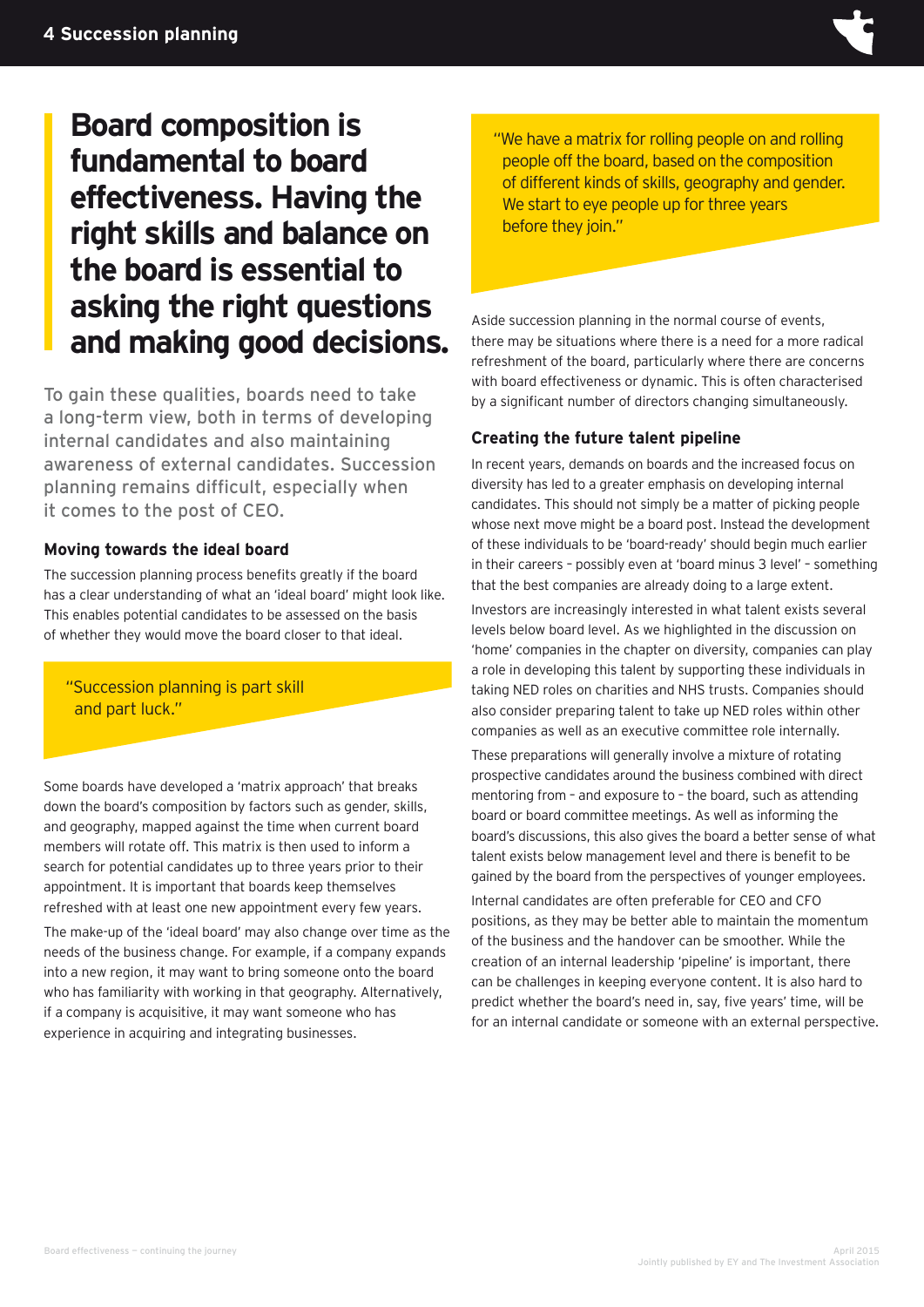

"I sat the CEO down at the first meeting and asked him to think about himself in 10 years' time: it's not a difficult conversation to have on the first day."

#### **Setting expectations over tenure**

As mentioned earlier, the succession of the CEO role is the most difficult to plan for. This is partly because there are different situations for which boards need to prepare. One is a crisis; it is good practice to have identified a few internal candidates who would be able to assume the role in an emergency. Many boards also track external candidates, so they are prepared in the eventuality that the CEO retires or resigns. However, the most difficult situation to plan for is when the board believe that it is time for the CEO to leave.

It is important that conversations about the CEO's tenure are held in advance in order for companies to prepare appropriately. There is a danger that longer-serving CEOs and chairmen can become 'untouchable' – with the result that they remain in post as long as the company continues to perform as expected and investors think they are doing reasonably well. This length of tenure may not be in the best interests of the company.

Given this risk, the best time to have the conversation about succession and to set expectations for length of tenure is at the outset: this is a much easier conversation to have on 'day one', as it is potentially less emotive.

This conversation can then be used as a reference point when discussing the topic in the future. An alternative is to set the expectation at the time of appointment that the CEO's tenure is aligned with achieving a particular milestone within a phase of the company's development or lifecycle. Ideally, the discussion on succession should occur on an annual basis to ensure that both the CEO and board are considering the issue on a regular basis. A CEO could also be tasked with the responsibility for finding and developing their successor.

#### **Involving the whole board and investors in succession planning**

Although the nomination committee is ultimately responsible for succession planning, the chairman and the rest of the board must also be involved in assessing potential candidates. Interaction between candidates and the board enables the board members to see how the future boardroom dynamic might work. NEDs are often very busy, but it is very worthwhile for them to spend time

meeting new board appointees ahead of them joining the board.

It is best practice that a company's largest investors are involved in succession planning, but it is not their role to manage it. A good chairman will consult investors in advance of a recruitment search, so they can contribute to the skills matrix by highlighting the qualities they would want in a new appointee. Some companies consult their largest shareholders on the final shortlist before the appointment is made. However, some chairmen's ability to do this may be constrained by the size of their share register: it is clearly easier to involve investors when the share register is more concentrated.

A further item on investors' wish-list is better disclosures about succession planning. Historically, investors have learnt more from companies in private discussions on succession planning than from the annual report. Investors believe that companies should provide meaningful disclosures on their succession plans, including reporting on the initiatives they have in place to develop the next cadre of senior management.

"If the chairman starts a discussion about succession planning, by talking about their own succession it is easier to encourage others to do the same."

#### **Board succession and the work of the nomination committee: some key questions to ask**

- **►** Have you discussed tenure with your CEO? Would you consider doing this from the outset with a future CEO?
- **►** Have you got a clear idea of the mix of skills, experience and 'social style' your board needs? How regularly is this reviewed?
- **►** Have you identified a talent pipeline several levels below the board? What is your approach for developing it over the next few years?
- **►** How actively and extensively do you engage with investors around your succession planning? What information do you share?
- **►** How can you improve your nomination committee reporting to provide investors with comfort that succession plans are in hand?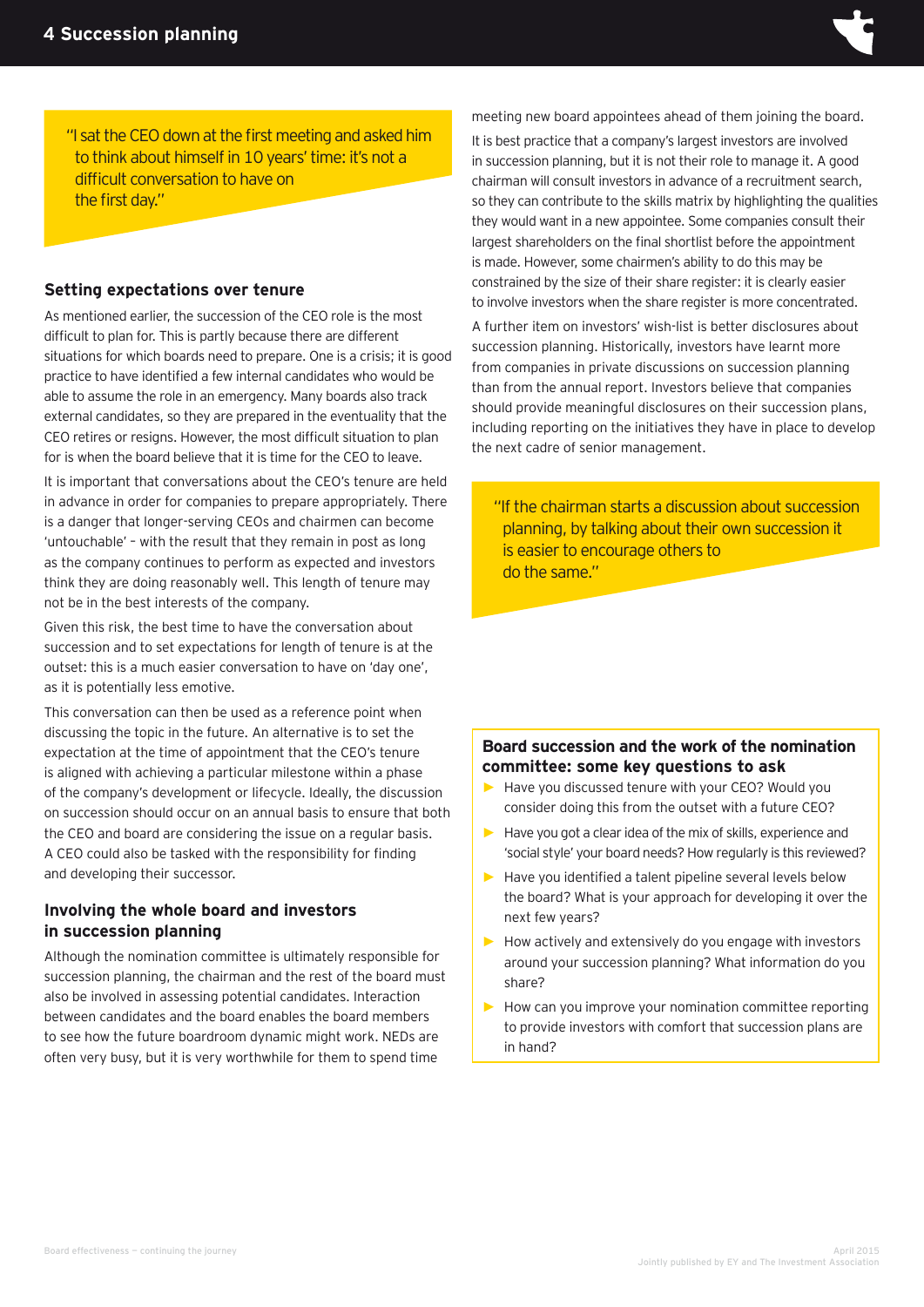

**The ultimate measure of board effectiveness is business outcomes. However, board evaluations are a proven and valuable way to help the chairman and board assess their effectiveness, and provide a mechanism for future focus and actions to improve it.**

The Code<sup>4</sup> requires boards to undertake a formal and rigorous annual evaluation of their own performance and that of their committees and individual directors. Under the provisions of the Code, FTSE 350 boards are obliged to undertake an externally-facilitated board evaluation at least once every three years.

#### **What impact have board evaluations had?**

A message that emerged consistently from our roundtables and individual discussions was that boards have found externally facilitated evaluations helpful. While they do not always uncover new issues, directors told us that they can help them to address difficult issues, and also that people tend to be more forthcoming with an external evaluator – especially where there is a problem. Directors are more likely to elaborate fully on issues if they feel that their views will be kept anonymous. We heard that this is much harder to achieve through an internally facilitated survey.

Well-facilitated external evaluations can add real value. They present a mechanism through which a chairman may broach a difficult conversation about the relationship between the executives and NEDs, or the effectiveness of one particular NED. They can be a barometer for culture, particularly when the feedback is about the CEO or CFO. Subject to an appropriate scope, it can also be useful for boards to hear how they are perceived by those below board level. Some board evaluators also involve shareholders in their board effectiveness review to get an 'outside-in' perspective on the board.

While we believe board evaluations have contributed positively to effectiveness overall, one issue is that they have the potential to be retrospective. A backwards-looking evaluation may be valuable as a reaffirmation of what is already known, but it may not shed enough light on how well the board is equipped for future challenges, or indeed on what it needs to do to navigate them successfully. It is also helpful for companies to link board evaluations to succession planning, as board evaluations often identify gaps that need to be resolved, whether in terms of skills, experience or personality type.

#### **The importance of a robust evaluation strategy**

It is important for a board to have a strategy in place for the evaluation process covering the three-year evaluation cycle, to allow monitoring of progress and follow-up on action points. Some companies have disclosures to this effect in their annual report; the first year of the cycle is an externally facilitated evaluation; the second year focuses on the actions taken and changes made in response to the issues raised in the external evaluation, and the final year is an internal evaluation often consisting of a series of interviews. Throughout, the end-to-end evaluation process needs to be appropriate for the individual business, and also to the needs of the business at that point in the company's development. The follow-up activity undertaken in the years after an evaluation is important for the evaluation to be effective. It is therefore vital that companies budget for this as well as the evaluation itself.

Most boards take evaluations very seriously – and while our discussions yielded some good examples of leading practice at companies, we can only report so much as we are limited to publicly disclosed information and anecdotes.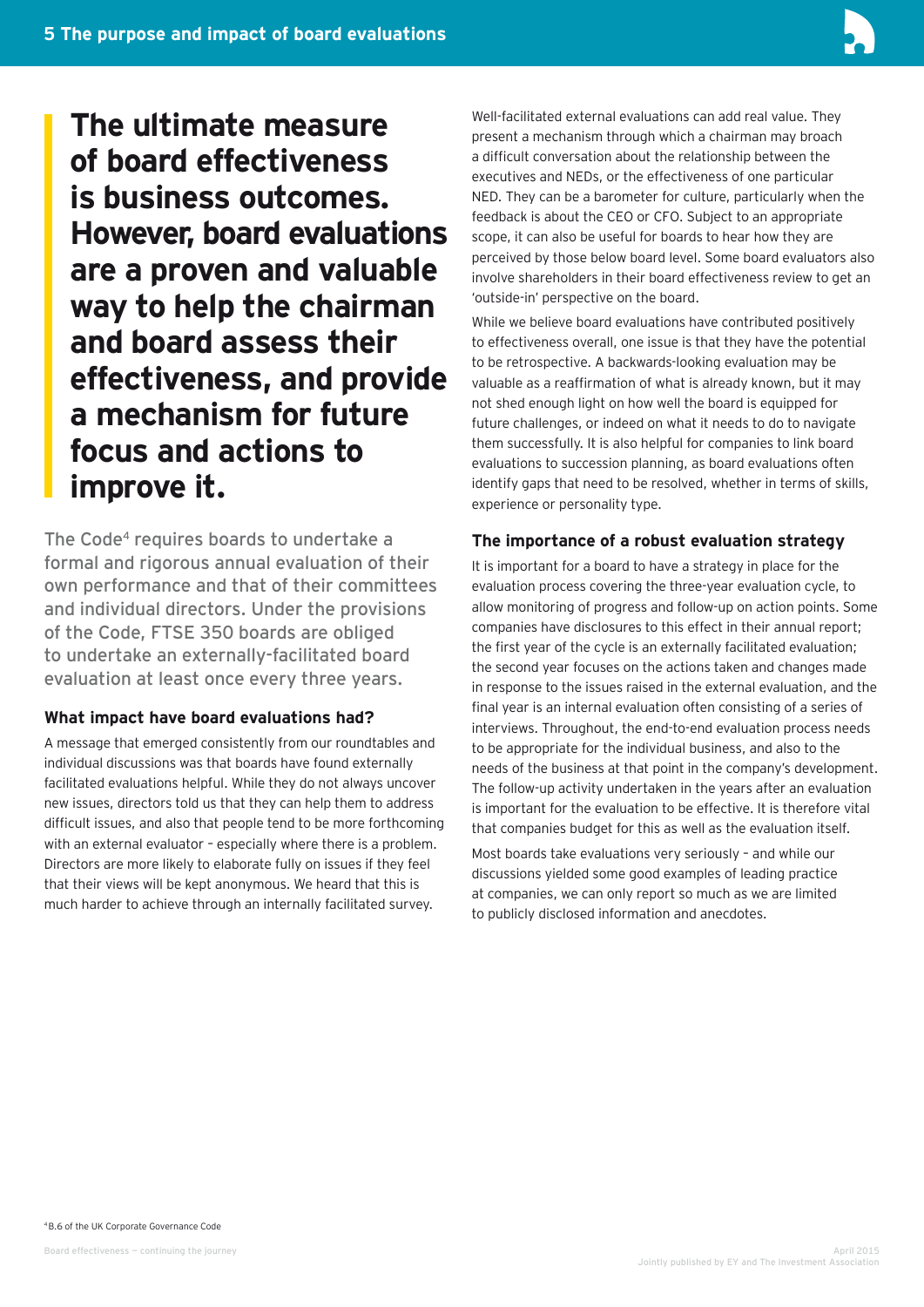

However, the Code requires companies to report on evaluations in their annual report, and when this is done well it gives investors some valuable insights into the workings of that particular board, as well as comfort on its effectiveness. Some companies choose to undergo an external board evaluation every year; while this might appear to go 'beyond compliance', we heard that it can mean the evaluation is approached as more of a compliance exercise, which could have the effect of reducing its value.

Given the involvement of an independent third party, externally facilitated evaluations do provide some assurance to investors. However, the shareholders we engaged said that – due to sensitivities over confidentiality or potential litigation – they often receive less insight than they would like into the findings from an evaluation and the resulting actions. So investors would like to see clearer disclosures relating to this issue. Admittedly, companies are generally more open and honest on these matters in meetings and roadshows. However, more generally, investors feel that companies should explain the performance evaluation process, and disclose any significant recommendations, actions taken and changes or improvements that the board has committed to following a review. This is especially important since the outcomes of these evaluations tend to vary year-on-year, and many take more than a year to implement fully.

#### **The purpose and impact of board evaluations: some key questions to ask**

- **►** Do you have a well-considered strategy for the board evaluation process within a 3-year cycle, incorporating an external evaluation?
- **►** Does the board's evaluation strategy allow individual directors to provide full and frank feedback?
- **►** What was the scope of your last external board evaluation? Did it tell you something you were not aware of? Was the scope appropriate?
- **►** Do employees below board level (but with visibility of/ access to the board) provide input into your board evaluation?
- **►** How extensive and detailed are the disclosures on board evaluation in your annual report, both on the process followed and also on substance of the evaluation – including scope, focus areas, findings and actions?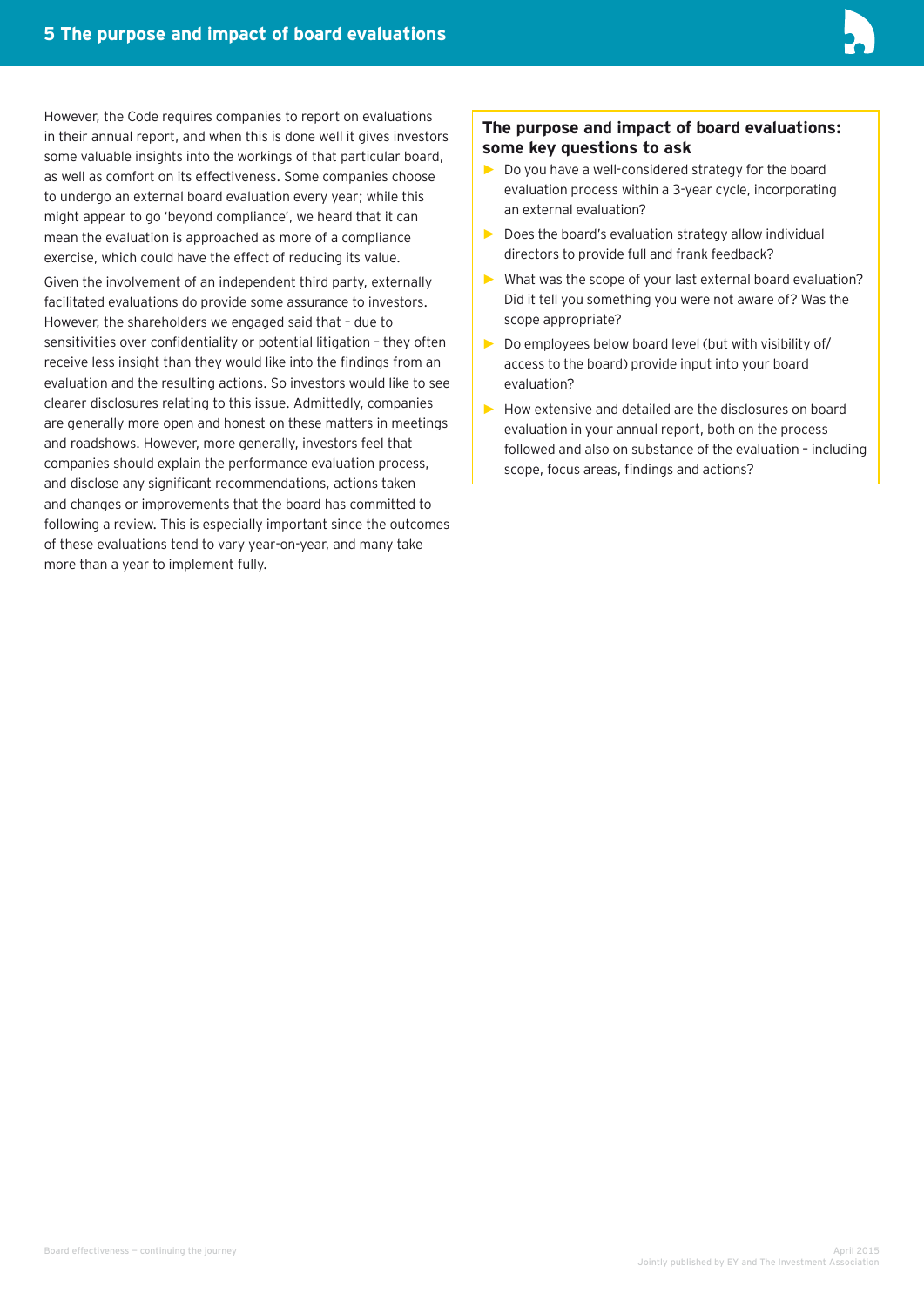

**Timely, accurate and relevant information is the cornerstone of good decision-making. Indeed, a board can never be effective if its members are not supplied with the right information.** 

We have spoken to some chairmen who see providing the board with the right information as a fundamental part of their role. At the same time, some directors have told us that much of the information and data currently supplied to them is accurate but backward-looking, meaning it is of little help in strategic and forward-looking decision-making. The core role of a board is to set the strategy for the future, and having access only to information about the past may prevent it from doing this effectively.

#### **Boards must structure their information flows**

Boards need to know what information they need, and request it in a form that is useful to them. To enable this to happen, NEDs should spend enough time in the business to understand their own information needs. At the same time, the chairman and company secretary play a vital role in ensuring the information sent to the board is fit for purpose and facilitates effective discussions.

A further consideration around information is that structure is vital: boards need to understand how the information they receive maps against their strategic objectives, and supports their decision-making and purpose as a board. Some directors have told us that it is often unclear to them whether a report is intended to support decision-making or just for information: the information needed to ratify a decision is different from the information needed to put it into action. It is important that NEDs understand the purpose of each item in the information pack, and what is expected of them. Having board papers clearly marked as being for information, discussion or decision enables directors to prioritise appropriately. Another leading practice is for information to be mapped against key strategic priorities.

#### **Aiming for quality of information – not quantity**

We live in a data-rich world where modern information systems supply copious amounts of information. However, they also offer the ability to 'drill down' and interrogate data to an unprecedented degree of detail.

While this level of detail is important for management, there is an important balance to strike for the board. While the information provided must offer enough insight to allow it to correctly frame further questioning, it is important that the board members are not overwhelmed with detail. Some directors are reluctant to commission additional reports or analysis, with the result that the information they receive and use tends to resemble that used by management for operational purposes in running the business. This may lead to directors taking an operational rather than strategic view.

There should also be constant refinement of the type of information boards are given. Since in many cases, management are busy and lack the time and resource to think about what information the board needs, it is good practice for the chairman to check with NEDs after board meetings if they want to discuss anything or whether they wish to receive more or different information.

#### **Time is of the essence**

Good company secretaries are vital in facilitating the flow of information to the board. Distributing papers as early as possible gives members more time to analyse and challenge information ahead of decisions. There is a tendency for the younger NEDs to view, read, annotate and store their board papers electronically. This enables them to refer back through board packs from previous board meetings – a practice that can aid effectiveness. Another advantage of using information in electronic form is that it potentially frees up some of the company secretary's time, enabling him or her to focus more on value-add strategic activities.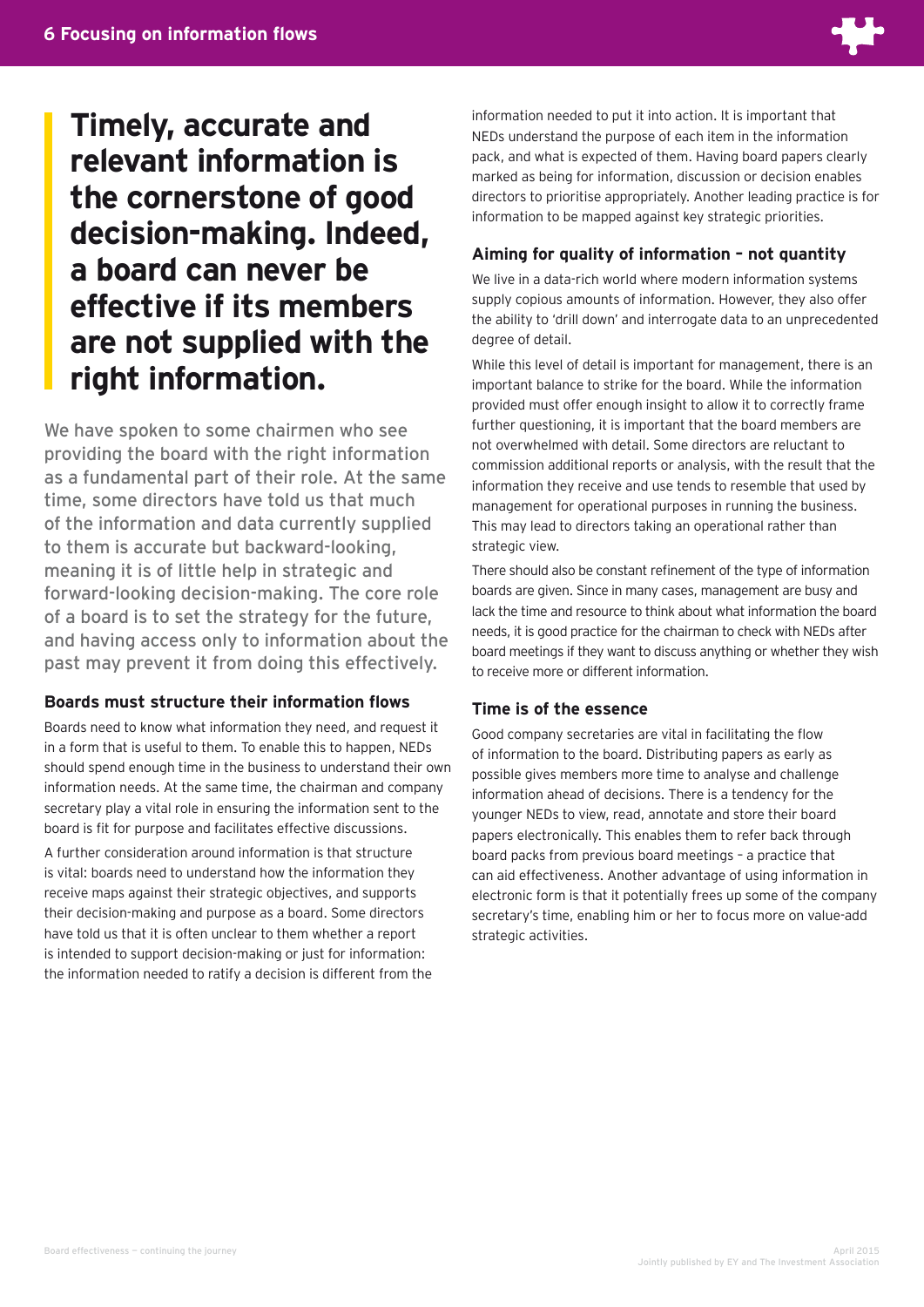

#### **The truth is out there**

As well as being proactive in requesting the information they need, board members should actively seek out information from outside the boardroom rather than being dependent on what is supplied to them. This can include informal discussions around the business, formal 'stakeholder days,' or even mystery shopper exercises to gain a better understanding of the customer experience.

As well as company-specific information e.g. on business performance, NEDs ought to have contextual information on the general market and competitive dynamics. This will ensure that they can make informed long-term strategic decisions.

Finally, it is important not only that the board members are fully informed, but also that they can demonstrate to others that they are. Shareholders need to have comfort that the board has explored the full spectrum of risks the organisation has faced, and that the right information has been supplied and the right questions asked.

#### **Focusing on information flows: some key questions to ask**

- **►** Do you and the other board members have all the information you need, presented in an appropriate way to carry out your role?
- **►** How have you influenced the content/length/structure of board papers over the last few years? What could be done to improve them further?
- **►** Are your board information and agendas structured so as to reflect the interests and objectives of the board?
- **►** How do you demonstrate the quality of board information and decision-making to outsiders?
- **►** Does your company offer to provide resources and other information sources outside the board papers on the general market and industry competitive dynamics to ensure you can make the most informed long term strategic decisions?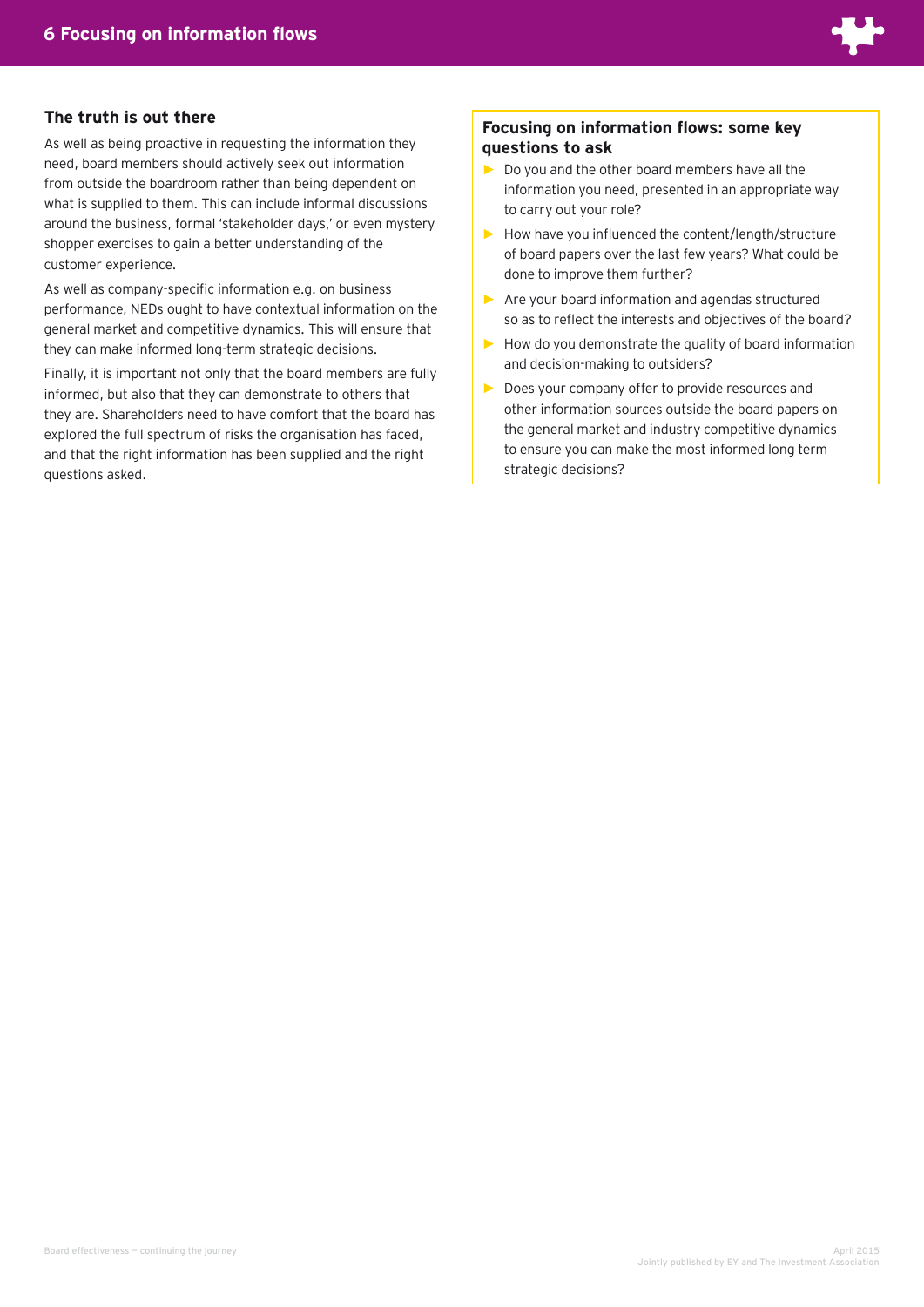**Investors have a direct interest in ensuring that boards are effective and hence focused on protecting shareholders' interests and the long-term sustainability of the business.**

Without being drawn into the minutiae of board decision-making, investors can still be very influential – not just in helping boards focus on the right issues, but also by empowering them and giving them the confidence to make the right decisions. An example includes supporting moves to meet diversity targets.

Investors face similar challenges to board members in terms of information flows and deficits, as well as often being overstretched with their portfolios. Like boards, investors do not want to be immersed in detail: but they do need to understand why actions have been taken, and feel reassured that key activities are being done well. Much of this assurance comes through annual reports as well as investor roadshows and meetings with board members.

Time permitting, exposure to board members and discussions with committee chairmen is to be welcomed. Investors have told us that they are increasingly being offered meetings with the chairman – a trend that has increased in recent years, especially among the larger listed companies. These interactions can help investors gain a sense of how inclusive and open a chairman is with the rest of the board, as well as presenting an opportunity for investors to probe some of the themes covered in this report. These meetings, general disclosures, and the board's response to poor performance or specific issues are investors' only real means of gauging the board's effectiveness.

"As an investor, dealing with an ineffective board is like going into battle."

Criticisms are sometimes levelled at investors over the difference in views between the corporate governance function and the fund manager. While this remains an issue, NEDs acknowledge that the situation has improved, and that investors' input has helped some companies clarify their thinking prior to writing to investors to consult on issues such as executive pay. However, it is imperative that investors continue to demonstrate the joined-up nature of governance within the investment process. Similarly, it is important that companies do not play fund managers and governance specialists off against each other. It is also essential that the conversation moves away from remuneration, and focuses on fundamental governance issues such as strategy and the work of the nomination committee.

#### **The role of investors in board effectiveness: some key questions to ask**

- **►** What do you see your role as being with regard to board effectiveness?
- **►** Do you think you have the right level of engagement with the Board on its effectiveness? How productive is that engagement?
- **►** Do you use conversations about succession planning to support boards in introducing new talent that will bring differing perspectives?
- **►** Do you see it as your role to support boards as well as hold them to account?
- **►** To what extent is the information provided to investors tailored to your needs?
- **►** How do you follow up on the outcomes of board evaluations?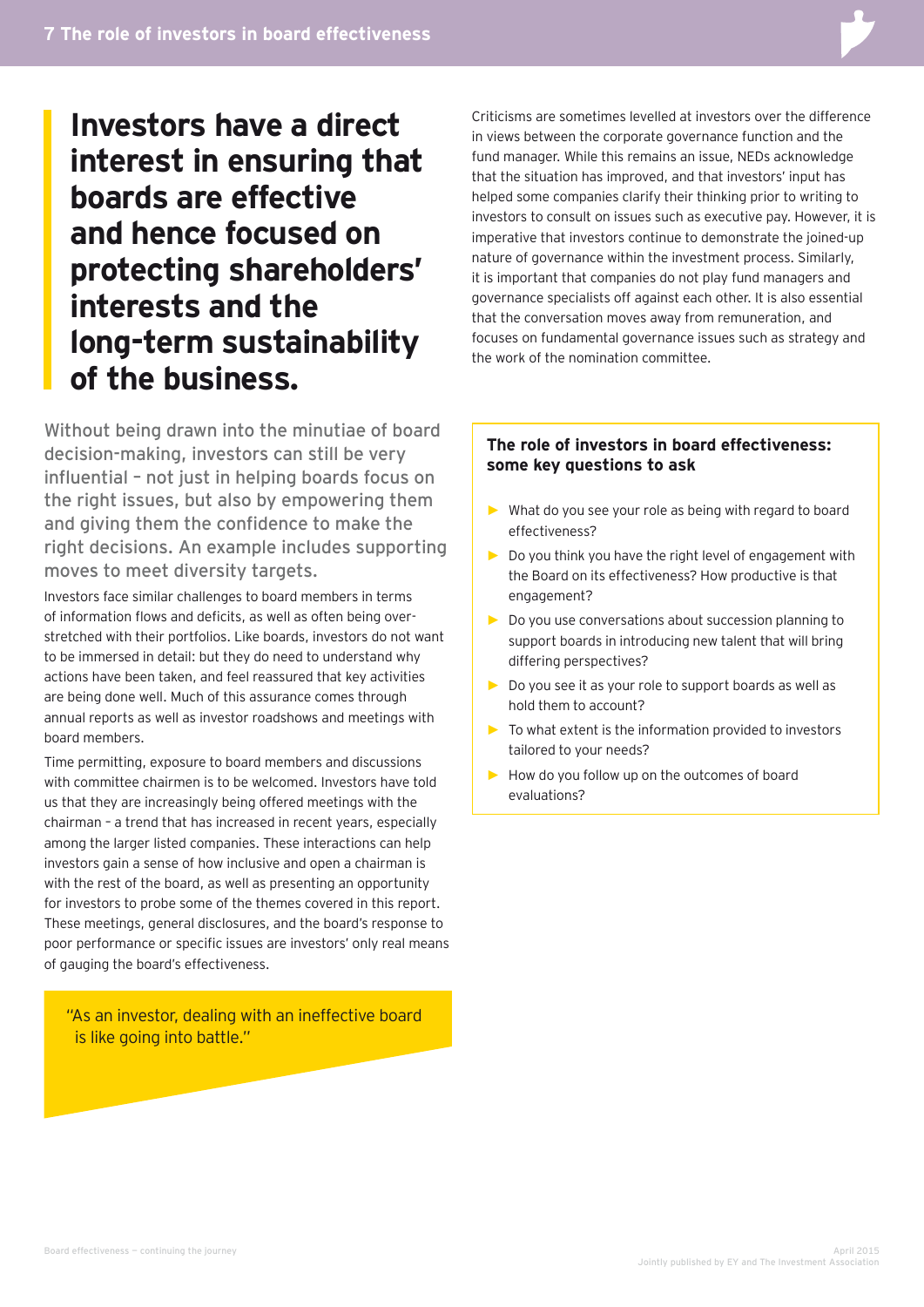# **Key contacts**

## **The Investment Association**

## **Andrew Ninian**

**T** +44 (0) 20 7269 4612 **E** andrew.ninian@theinvestmentassociation.org

## **EY**

## **Ken Williamson**

**T** +44 (0) 20 7951 4641 **E** kwilliamson@uk.ey.com

## **Andrew Hobbs**

**T** +44 (0) 20 7951 5485 **E** ahobbs@uk.ey.com

## **Mala Shah-Coulon**

**T** +44 (0) 20 7951 0355 **E** mshahcoulon@uk.ey.com

### **Natalie Bell**

**T** +44 (0) 20 7951 1316 **E** nbell1@uk.ey.com